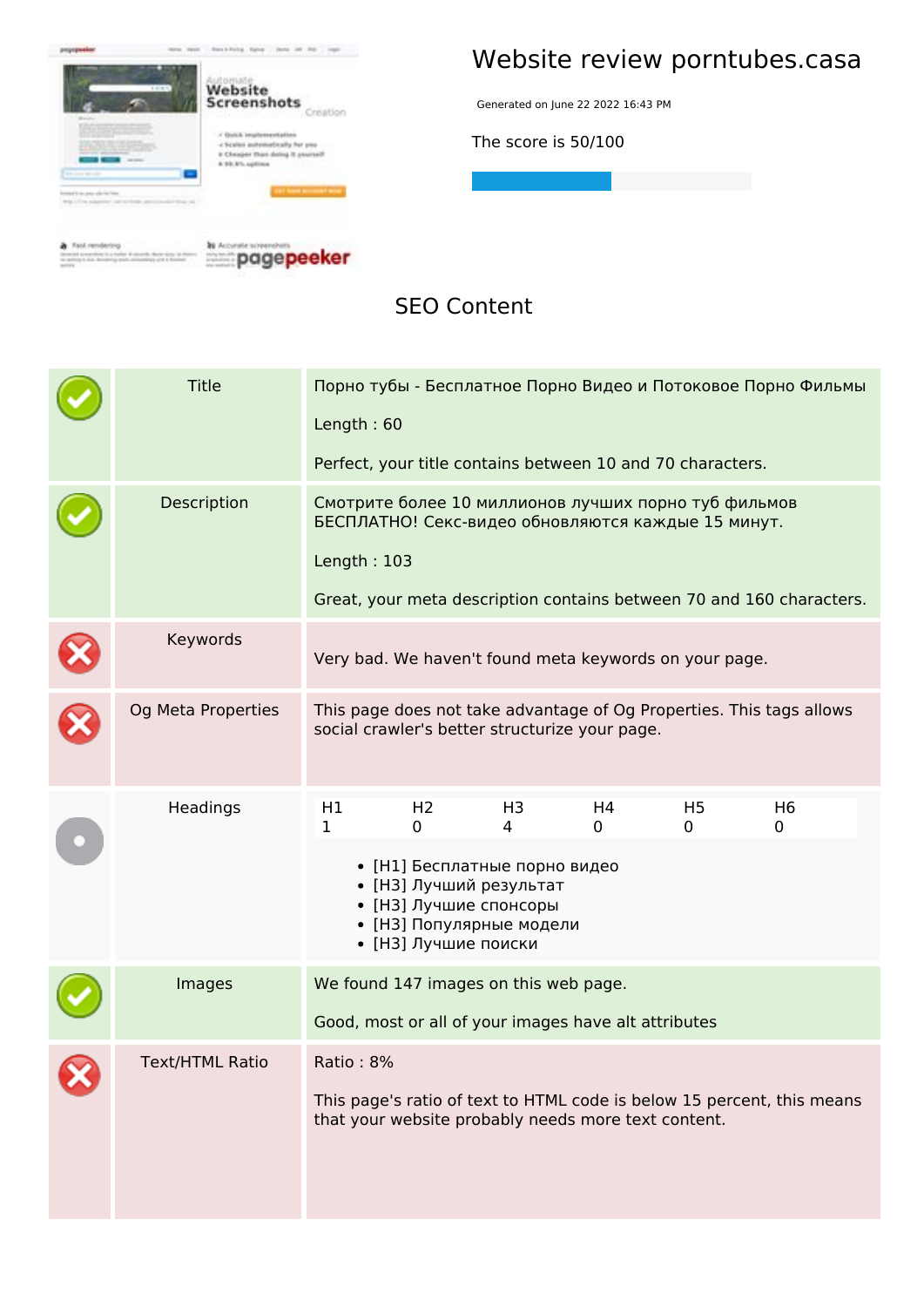#### **SEO Content**

|   | Flash         | Perfect, no Flash content has been detected on this page. |
|---|---------------|-----------------------------------------------------------|
| w | <b>Iframe</b> | Great, there are no Iframes detected on this page.        |

#### **SEO Links**

| <b>URL Rewrite</b>                | Good. Your links looks friendly!                                                       |  |  |
|-----------------------------------|----------------------------------------------------------------------------------------|--|--|
| Underscores in the<br><b>URLs</b> | Perfect! No underscores detected in your URLs.                                         |  |  |
| In-page links                     | We found a total of 45 links including 0 link(s) to files                              |  |  |
| <b>Statistics</b>                 | External Links: noFollow 0%<br>External Links: Passing Juice 0%<br>Internal Links 100% |  |  |

## **In-page links**

| Anchor            | <b>Type</b> | Juice         |
|-------------------|-------------|---------------|
| Порно             | Internal    | Passing Juice |
| <u>Порнозвезд</u> | Internal    | Passing Juice |
| Спонсоров         | Internal    | Passing Juice |
| Все источники     | Internal    | Passing Juice |
| English           | Internal    | Passing Juice |
| Deutsch           | Internal    | Passing Juice |
| Suomi             | Internal    | Passing Juice |
| <b>Français</b>   | Internal    | Passing Juice |
| <u>العربية</u>    | Internal    | Passing Juice |
| <u>Български</u>  | Internal    | Passing Juice |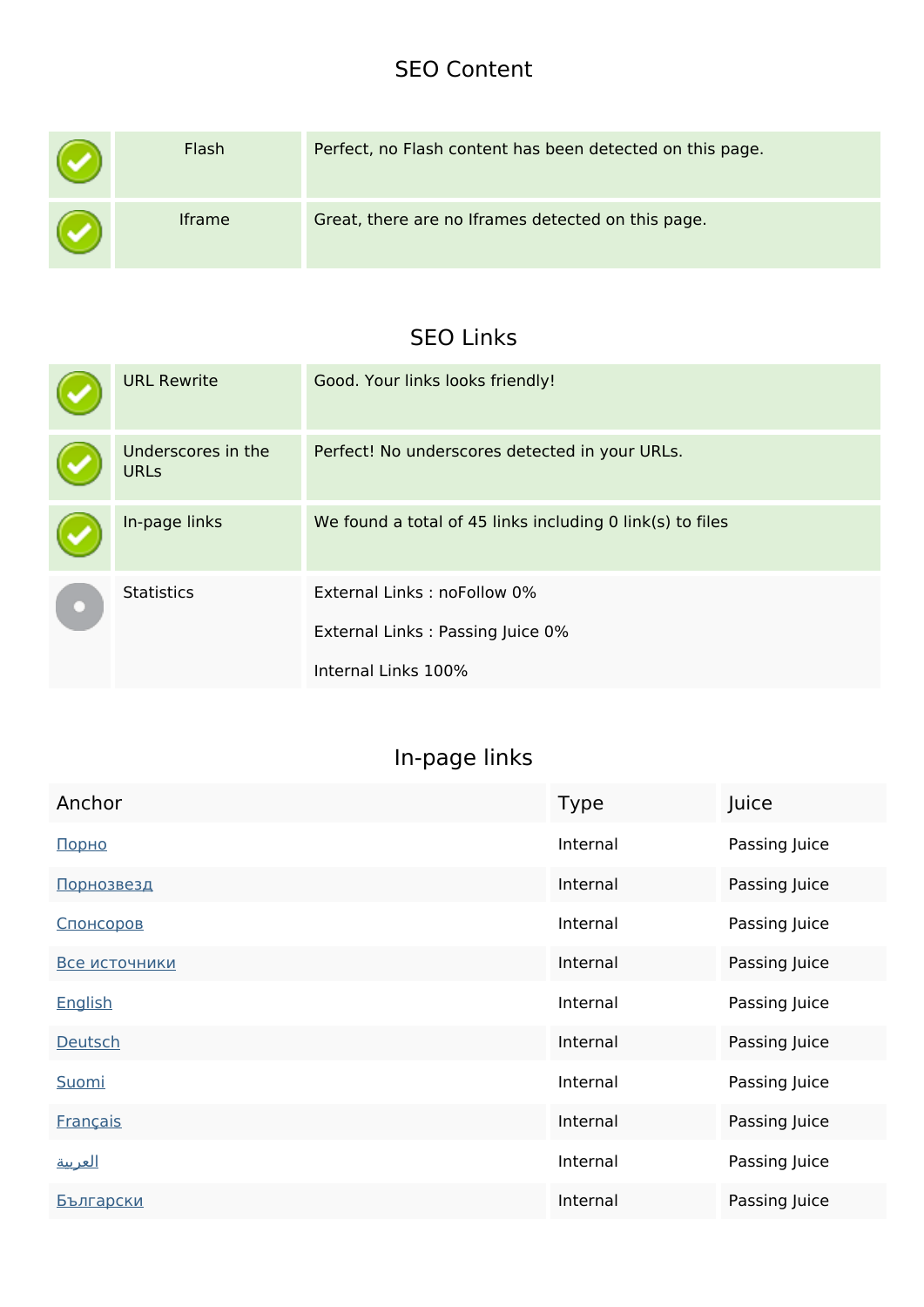# **In-page links**

| Català                  | Internal | Passing Juice |
|-------------------------|----------|---------------|
| <u>Čeština</u>          | Internal | Passing Juice |
| Dansk                   | Internal | Passing Juice |
| Nederlands              | Internal | Passing Juice |
| <u>Eesti</u>            | Internal | Passing Juice |
| Pärsia (farsi))         | Internal | Passing Juice |
| <u>Ελληνικά</u>         | Internal | Passing Juice |
| Kreyòl Ayisyen          | Internal | Passing Juice |
| <u>العبرية</u>          | Internal | Passing Juice |
| <b>QQQQQ</b>            | Internal | Passing Juice |
| <b>Hmoob Daw</b>        | Internal | Passing Juice |
| Magyar                  | Internal | Passing Juice |
| Indonesia               | Internal | Passing Juice |
| Italiano                | Internal | Passing Juice |
| $\square\square\square$ | Internal | Passing Juice |
| $\Box \Box \Box$        | Internal | Passing Juice |
| Latviski                | Internal | Passing Juice |
|                         |          |               |
| Lietuvių                | Internal | Passing Juice |
| Melayu                  | Internal | Passing Juice |
| <b>Norsk</b>            | Internal | Passing Juice |
| Polski                  | Internal | Passing Juice |
| Português               | Internal | Passing Juice |
| Română                  | Internal | Passing Juice |
| Русский                 | Internal | Passing Juice |
| Slovenčina              | Internal | Passing Juice |
| Slovenščina             | Internal | Passing Juice |
| Español                 | Internal | Passing Juice |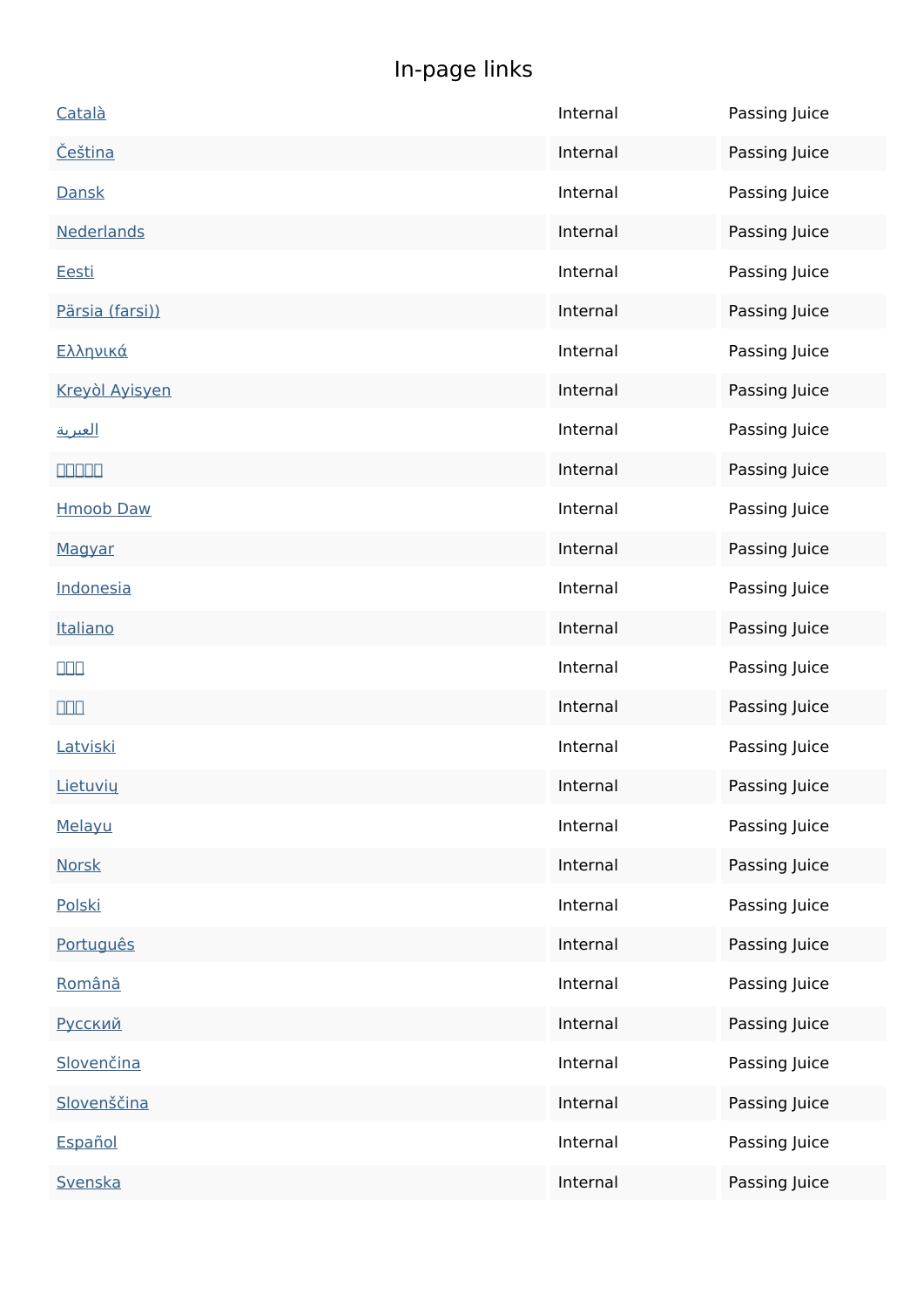## **In-page links**

| <u>sisisisisisi</u> | Internal | Passing Juice |
|---------------------|----------|---------------|
| <b>Türkçe</b>       | Internal | Passing Juice |
| <b>Український</b>  | Internal | Passing Juice |
| <u>عبراني</u>       | Internal | Passing Juice |
| <b>Việt</b>         | Internal | Passing Juice |
| <b>Drunk</b>        | Internal | Passing Juice |
| Amber Jayne         | Internal | Passing Juice |

# **SEO Keywords**

| Keywords Cloud | <b>BCE TODHO oldje wild puppy bad digital</b> |
|----------------|-----------------------------------------------|
|                | playground Объявления mia                     |

## **Keywords Consistency**

| Keyword    | Content | Title | Keywords | Description | Headings |
|------------|---------|-------|----------|-------------|----------|
| объявления | 10      | ×     | ×        | ×           | ×        |
| порно      | 6       |       | ×        |             |          |
| mia        | 4       | ×     | ×        | ×           | ×        |
| <b>BCe</b> | 3       | ×     | ×        | ×           | ×        |
| wild       |         | ×     | ×        | ×           | ×        |

# **Usability**

| Url          | Domain: porntubes.casa<br>Length: 14    |
|--------------|-----------------------------------------|
| Favicon      | Great, your website has a favicon.      |
| Printability | We could not find a Print-Friendly CSS. |
| Language     | Good. Your declared language is ru.     |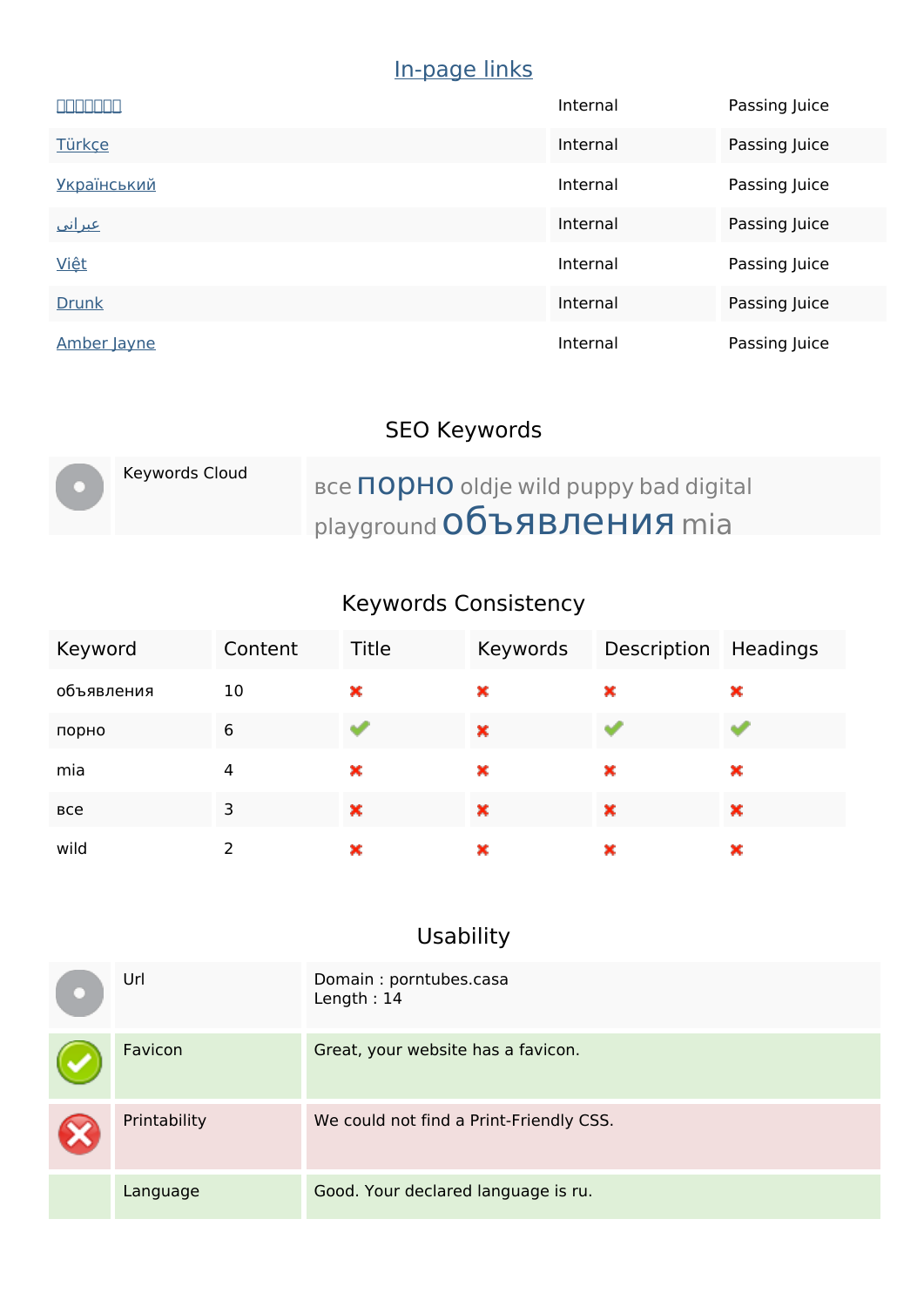## **Usability**

| X | <b>Dublin Core</b> | This page does not take advantage of Dublin Core. |
|---|--------------------|---------------------------------------------------|

#### **Document**

| Doctype              | <b>HTML5</b>                                                                                                                                                                                                                                                            |  |  |
|----------------------|-------------------------------------------------------------------------------------------------------------------------------------------------------------------------------------------------------------------------------------------------------------------------|--|--|
| Encoding             | Perfect. Your declared charset is UTF-8.                                                                                                                                                                                                                                |  |  |
| <b>W3C Validity</b>  | <b>Errors: 105</b><br>Warnings: 19                                                                                                                                                                                                                                      |  |  |
| <b>Email Privacy</b> | Great no email address has been found in plain text!                                                                                                                                                                                                                    |  |  |
| Deprecated HTML      | Great! We haven't found deprecated HTML tags in your HTML.                                                                                                                                                                                                              |  |  |
| Speed Tips           | Excellent, your website doesn't use nested tables.<br>Too bad, your website is using inline styles.<br>×<br>Great, your website has few CSS files.<br>Too bad, your website has too many JS files (more than 6).<br>×<br>Perfect, your website takes advantage of gzip. |  |  |

#### **Mobile**

|  | <b>Mobile Optimization</b> | × | Apple Icon        |
|--|----------------------------|---|-------------------|
|  |                            |   | Meta Viewport Tag |
|  |                            |   | Flash content     |